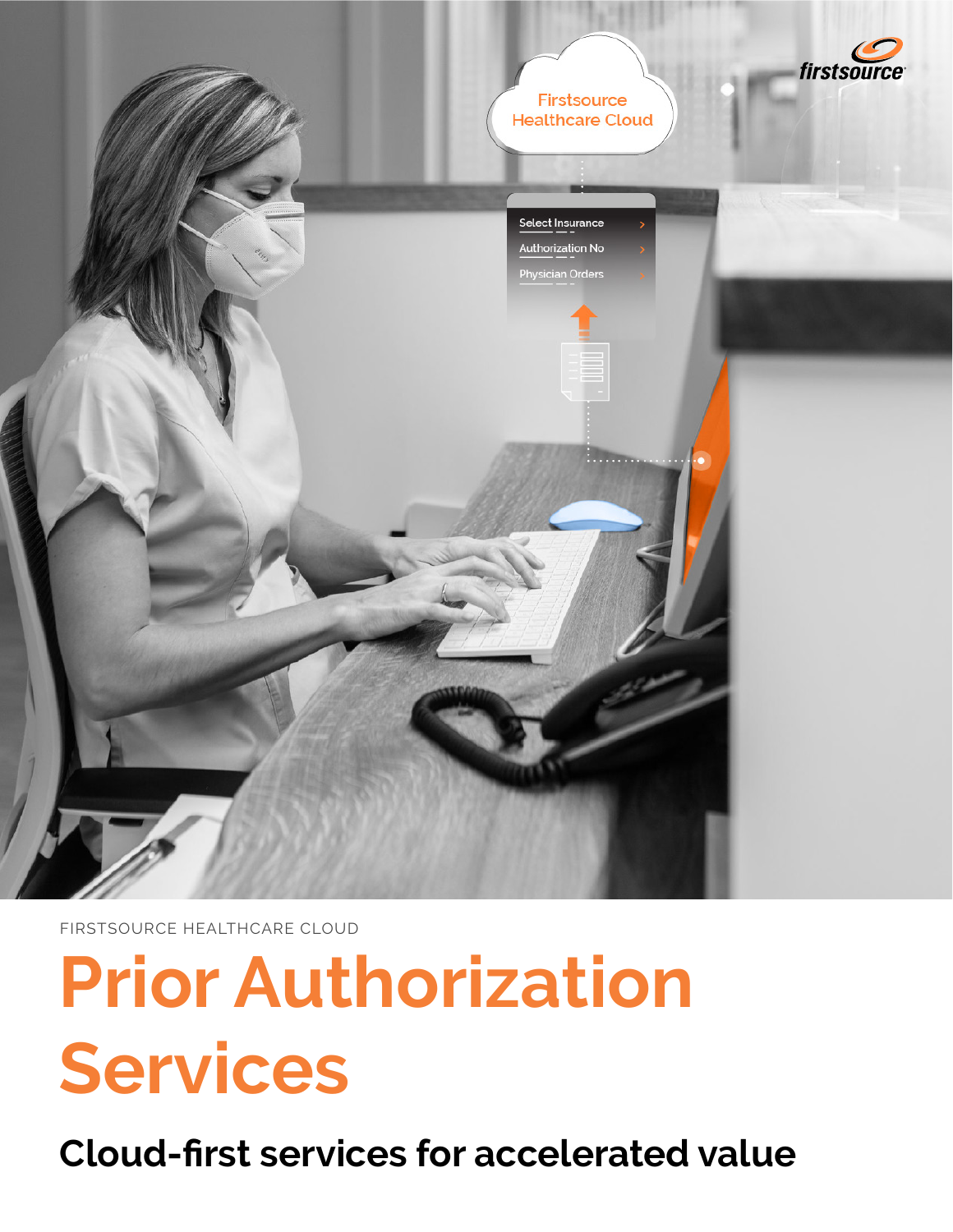Prior authorization is a critical element in driving superior patient engagement and patient financial experience and satisfaction. 91% of all care delays can be attributed to prior authorization issues, with over 20% of first-time requests being rejected by insurers. The challenge for Providers is claims worth \$265 Mn require prior authorization annually, with the volume increasing at the rate of more than 20% per annum. It takes over 27 minutes to complete a prior auth check and costs \$11.18 on average.

At the same time, patients increasingly expect price transparency and a seamless financial experience– from scheduling appointments to paying bills.

Nearly 50% of patients say that a clear estimate of financial responsibility will impact whether they will see a particular Provider while 70% of patients are more likely to pay if they receive an estimate on the day of the service.

Offering a seamless, consistent experience during pre-service interactions is therefore is fast becoming a top priority for Providers.

A streamlined digital-first process that identifies the need for prior authorization, enables the process, and facilitates status checks can add significant value to Providers as well as patients.

## **Prior Authorization Management Platform**

**Firstsource Healthcare Cloud:** Prior Authorization Management solution enables hospitals to integrate key functions into a unified workflow, creating a superior experience for patients and Providers alike. The easy to implement and scalable solution is EMR compatible and can go-live within 90 days from contract signing.

Providers can choose to augment the full technology stack with a training and certification program, onsite support, and process oversight to maximize results, accelerate integration, and transform the disparate components of the overall patient financial experience.

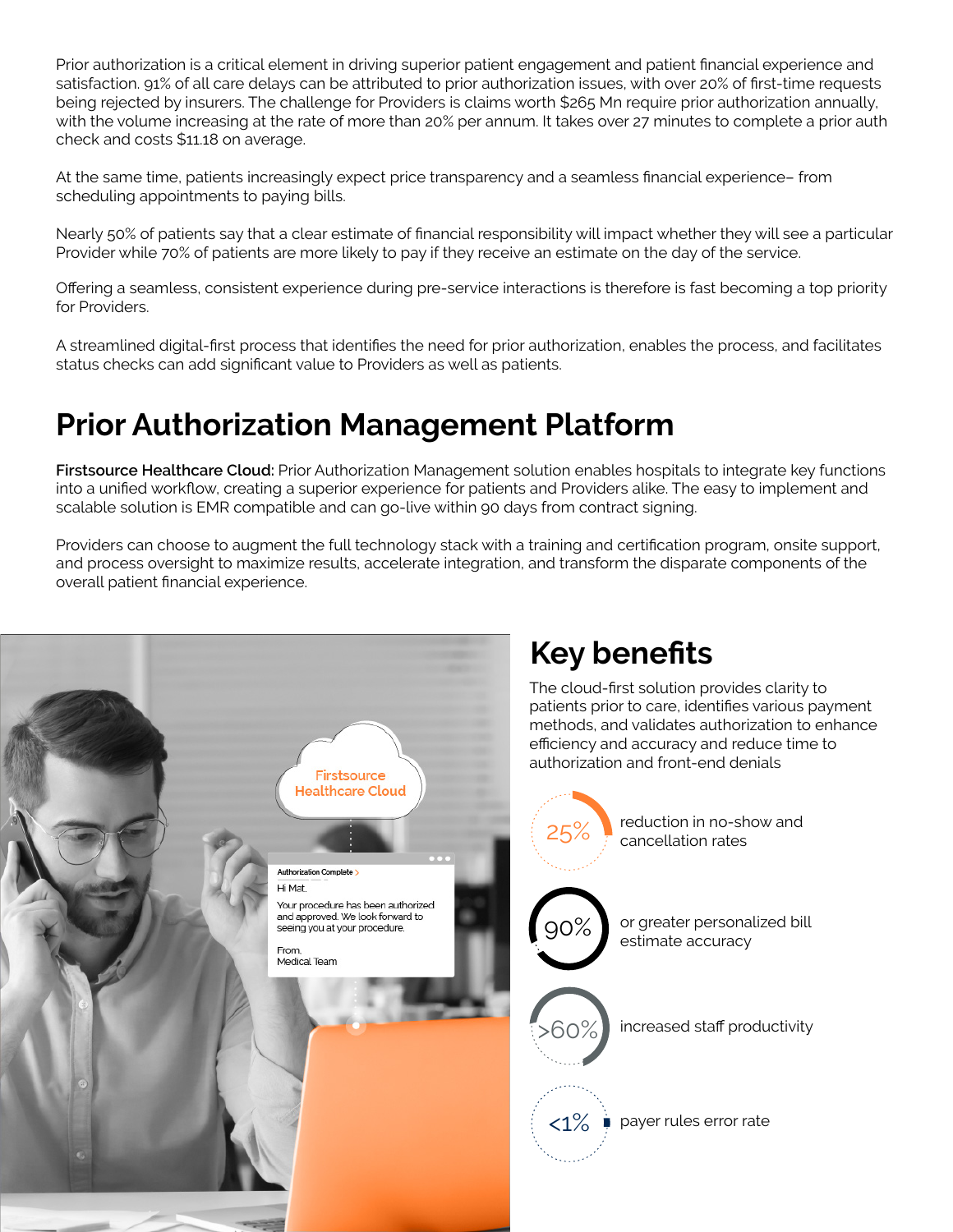The primary goal of Prior Authorization is to enable Providers and Payers to collaborate on the course of treatment for optimal patient care which requires:

- 1. Clinical guidelines are maintained for every condition
- 2. Standard coverage by each plan is known
- 3. Alerts assist clinical staff, for procedures outside of the covered services
- 4. Provider practices are not disrupted
- 5. Communication is simplified

#### **Solution features**



A robust Rules Engine, that manages National, Regional/State and Payor Rules (covering 80% of revenue)

Automating clientspecific rules gathered from Provider

Intuitive processes, such as a simple task list that enables staff to follow through open or pending items



from HL7 Transfers and Schedule Reports

The comprehensive solution ensures:

- 1. Reduction of front-end denials
- 2. Reduction of denial write-offs
- 3. Efficiency and accuracy through centralized work
- 4. Access to advanced tools to reduce time to authorization
- 5. Ability to scale up for additional service lines and community-based Provider

## **How does it work**